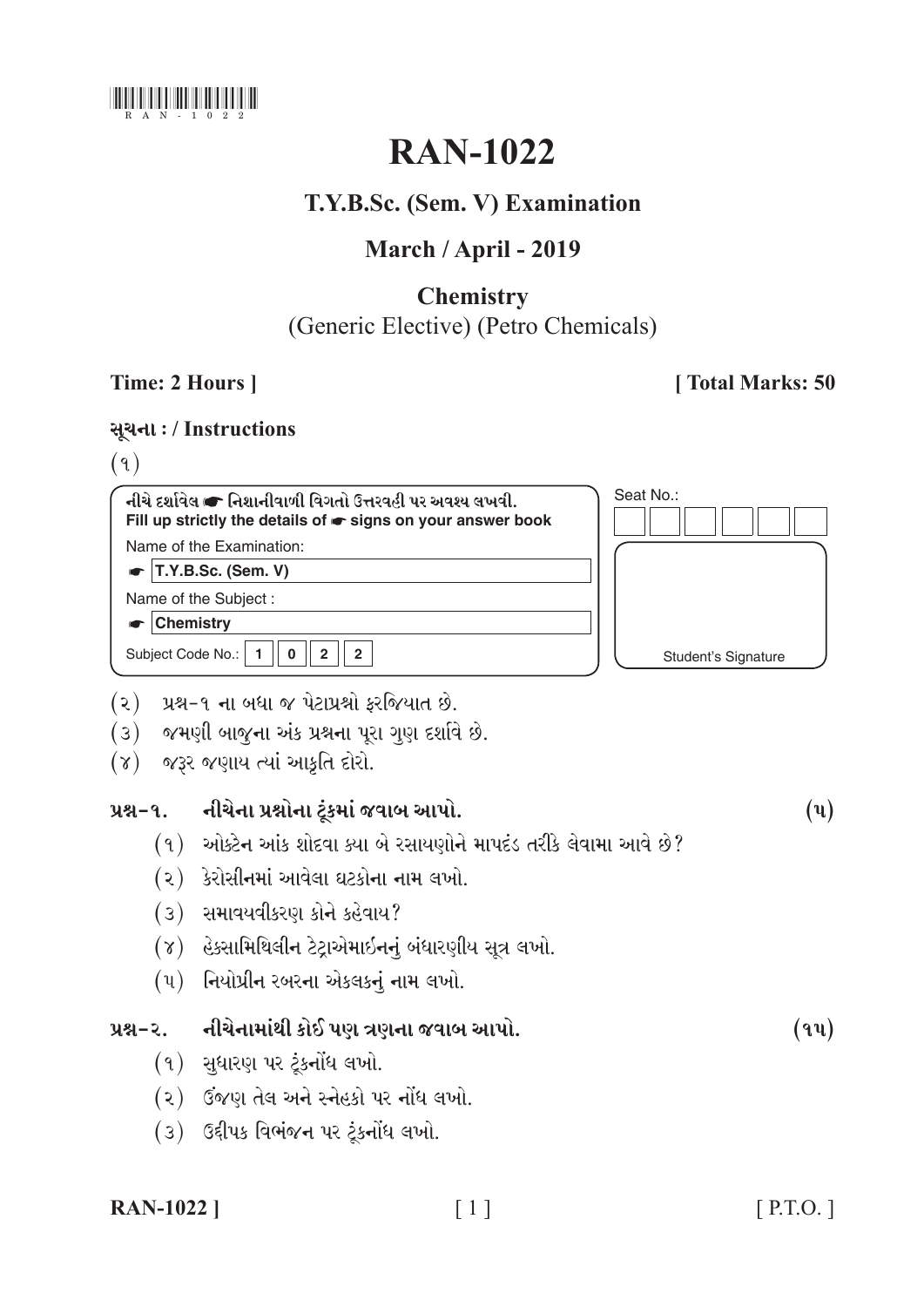- (૪) હાઇડ્રોજનીકરણ અને વિહાઇડ્રોચક્રીકરણ પર ટંકનોંધ લખો.
- (૫) નેપ્થા પર ટંકનોંધ લખો.

#### નીચેનામાંથી કોઈ પણ ત્રણના જવાબ આપો.  $98 - 3$

- (૧) પરક્લોરો ઇથિલીન અને કાર્બનડાયસલ્કાઇડની બનાવટ અને ઉપયોગો લખો.
- (૨) હાઇડોજન સાયનાઇડ અને કોર્માલ્ડીહાઈડની બનાવટ અને ઉપયોગો લખો.
- (3) બળતણોનું વર્ગીકરણ લખો કુદરતી ઘન બળતણો પર ટુંકનોંધ લખો.
- (૪) નિવિલ વિન્થર એસિડ અને કોચ એસિડમાંથી H– એસિડની બનાવટ અને ઉપયોગો લખો.
- (૫) બેન્ઝીન અને એસિટેનીલાઇડમાંથી સલ્ફાનિલેમાઇડન્ સંશ્લેષણ લખો.

#### નીચેનામાંથી કોઇ પણ ત્રણના જવાબ આપો.  $98 - 8$ .

 $(9y)$ 

 $(9y)$ 

- (૧) ઇથેનોલ બનાવવાની સલ્કયરિક એસિડ પધ્ધતિ અને એસિટાલ્ડીહાઇડ બનાવવાની વેકર કેમી પદઘતિ લખો.
- (૨) એસિટિલીનમાંથી એક્રિલોનાઇટ્રાઇલન્ સંશ્લેષણ ફ્લોશીટ ડાયાગ્રામ સાથે વર્ણવો.
- (3) મિથાઇલ વિનાઇલ ઇથર અને ટ્રાયક્લોરો ઇથિલીનની બનાવટ અને ઉપયોગો આપો.
- (૪) એડિપિક એસિડ અને ટેટ્રાહાઇડ્રોફયુરાનમાંથી હેક્ઝામિથિલીનડાયએમાઇન (HMDA) બનાવવાની રીતો લખો
- (૫) સ્ટાયરીનના ઉત્પાદનની પધ્ધતિ વર્ણવો.

#### **ENGLISH VERSION**

#### **Instructions:**

- As per the instruction no. 1 of page no 1.  $1<sup>1</sup>$
- All sub-questions of question no. 1 are compulsory.  $2<sub>1</sub>$
- $\overline{3}$ Figures to the right indicate full marks of the question.
- $4.$ Draw figures wherever necessary.

#### $O-1$ Answer the following questions in brief.

- (1) Which two chemicals are considered as standard to find out octane number?
- (2) Give names of constituents of kerosene.
- (3) What is isomerisation?
- (4) Write structural formula of hexamethylene tetramine.
- (5) Name monomer of neoprene rubber.

 $(5)$